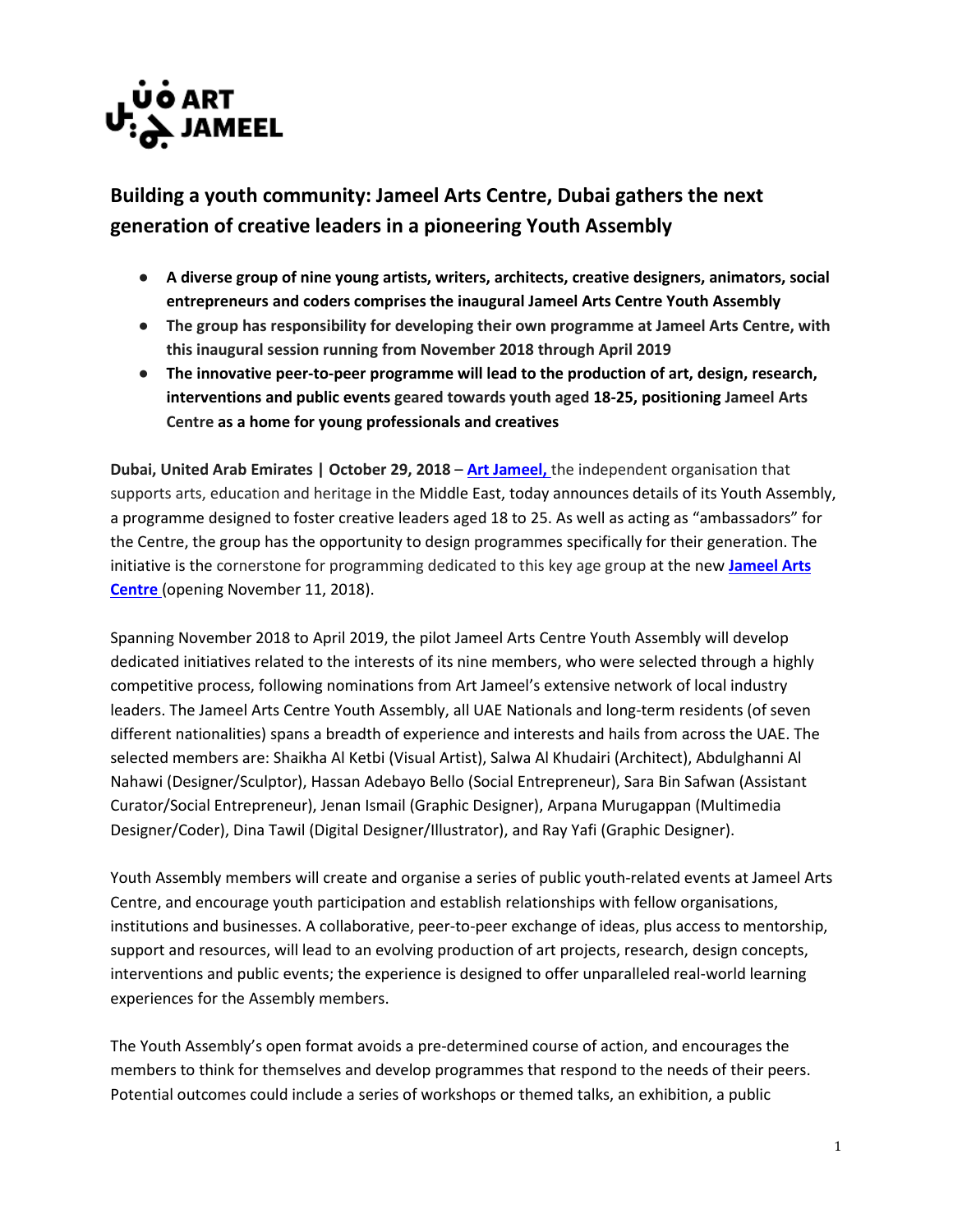

intervention, a research project or publication, a framework for upcoming youth-focused programmes, young artists residencies and exchanges, research materials, an artist commission, educational programmes, or other such innovative projects.

Reflecting Art Jameel's commitment to education, the programme offers young cultural leaders firsthand insight into the workings of an arts institution and exposure to local, regional and international opportunities in the arts and culture field. In addition to a meaningful engagement with Art Jameel's wide-ranging network of artists, curatorial council and industry professionals, participants will have the chance to further develop their individual careers through roundtables and one-on-one sessions with artists and expert practitioners.

An innovative cultural destination opening in Dubai on November 11, 2018, Jameel Arts Centre is the first non-governmental contemporary arts institution of its kind in the Gulf.

Further details on **Jameel Arts Centre** can be found **[here.](http://www.jameelartscentre.org/)** Further details on **Jameel Arts Centre Youth Assembly** can be found **[here.](https://jameelartscentre.org/programmes/youth-assembly/)**

## **END**

**For more information visi[t www.artjameel.org](http://www.artjameel.org/) and [jameelartscentre.org](http://jameelartscentre.org/) and join the conversation:** Jameel Arts Centre: Instagram [@jameelartscentre](https://www.instagram.com/jameelartscentre/) | Facebook @jameelartscentre | Twitter @jameelartsctr

Art Jameel: Instagram **[@art\\_jameel](https://www.instagram.com/art_jameel/)** | Facebook **[Art Jameel](https://www.facebook.com/art-jameel-891861424222667/)** | Twitter **[@Art\\_Jameel](https://twitter.com/art_jameel)** using the hashtag #artjameeldxb

**Press Contacts International**  Katrina Weber Ashour Tyler Mahowald +1-917-601-8618 +1-212-355-9009 [katrina@krwaconsulting.com](mailto:katrina@krwaconsulting.com) [tyler@hellothirdeye.com](mailto:tyler@hellothirdeye.com)

**Gulf and Regional**  Ciara Phillips **Yusur Wissam** +971-55-650-7431 +971-56-6363-906 [ciara@artjameel.org](mailto:ciara@artjameel.org) vusur@rpr.ae

**About Art Jameel**